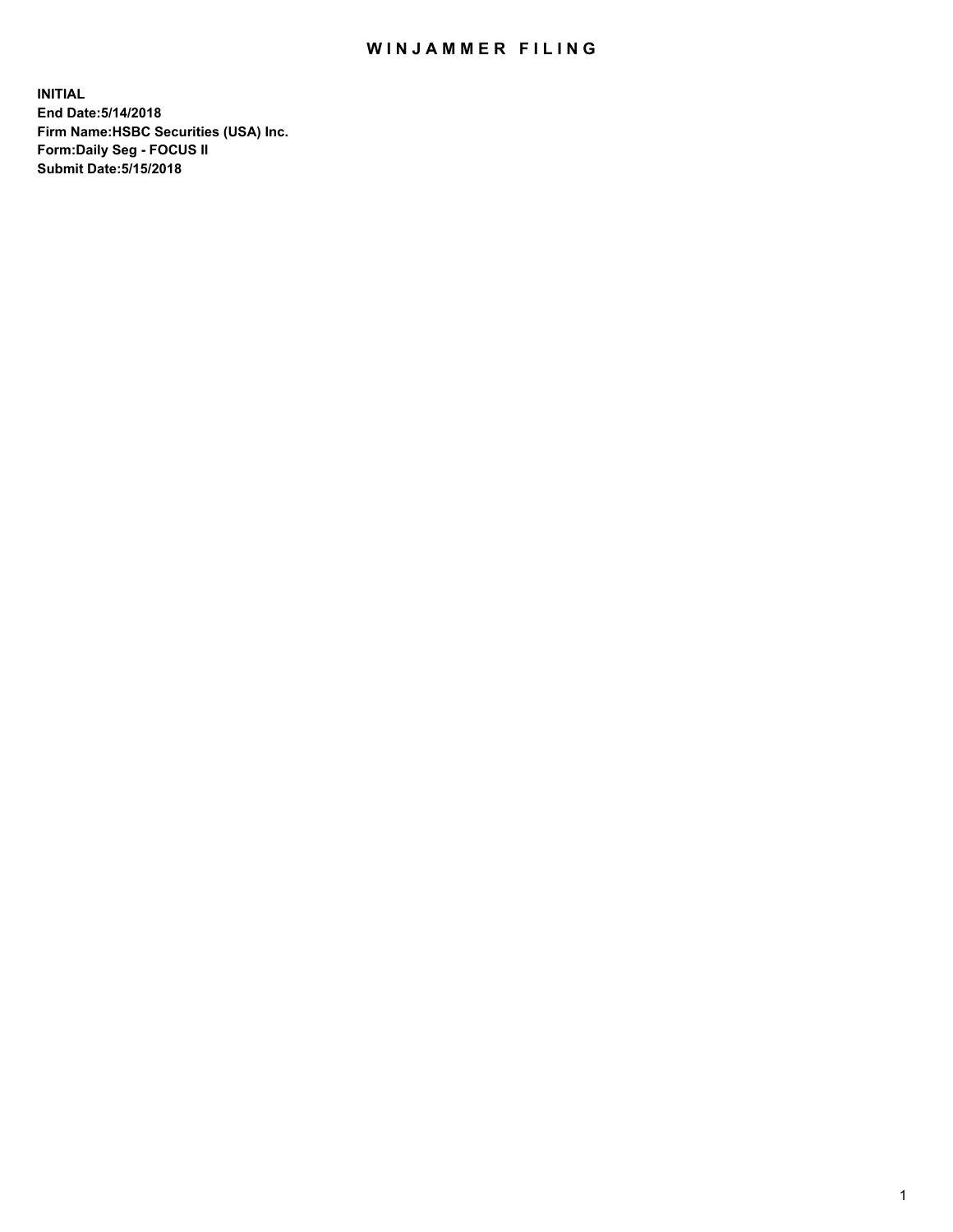## **INITIAL End Date:5/14/2018 Firm Name:HSBC Securities (USA) Inc. Form:Daily Seg - FOCUS II Submit Date:5/15/2018 Daily Segregation - Cover Page**

| Name of Company<br><b>Contact Name</b><br><b>Contact Phone Number</b><br><b>Contact Email Address</b>                                                                                                                                                                                                                         | <b>HSBC Securities (USA) Inc.</b><br><b>Michael Vacca</b><br>212-525-7951<br>michael.vacca@us.hsbc.com |
|-------------------------------------------------------------------------------------------------------------------------------------------------------------------------------------------------------------------------------------------------------------------------------------------------------------------------------|--------------------------------------------------------------------------------------------------------|
| FCM's Customer Segregated Funds Residual Interest Target (choose one):<br>a. Minimum dollar amount: ; or<br>b. Minimum percentage of customer segregated funds required:%; or<br>c. Dollar amount range between: and; or<br>d. Percentage range of customer segregated funds required between: % and %.                       | 147,000,000<br><u>0</u><br><u>00</u><br>00                                                             |
| FCM's Customer Secured Amount Funds Residual Interest Target (choose one):<br>a. Minimum dollar amount: ; or<br>b. Minimum percentage of customer secured funds required:%; or<br>c. Dollar amount range between: and; or<br>d. Percentage range of customer secured funds required between: % and %.                         | 25,000,000<br><u>0</u><br><u>00</u><br>00                                                              |
| FCM's Cleared Swaps Customer Collateral Residual Interest Target (choose one):<br>a. Minimum dollar amount: ; or<br>b. Minimum percentage of cleared swaps customer collateral required:%; or<br>c. Dollar amount range between: and; or<br>d. Percentage range of cleared swaps customer collateral required between:% and%. | 95,000,000<br><u>0</u><br><u>00</u><br><u>00</u>                                                       |

Attach supporting documents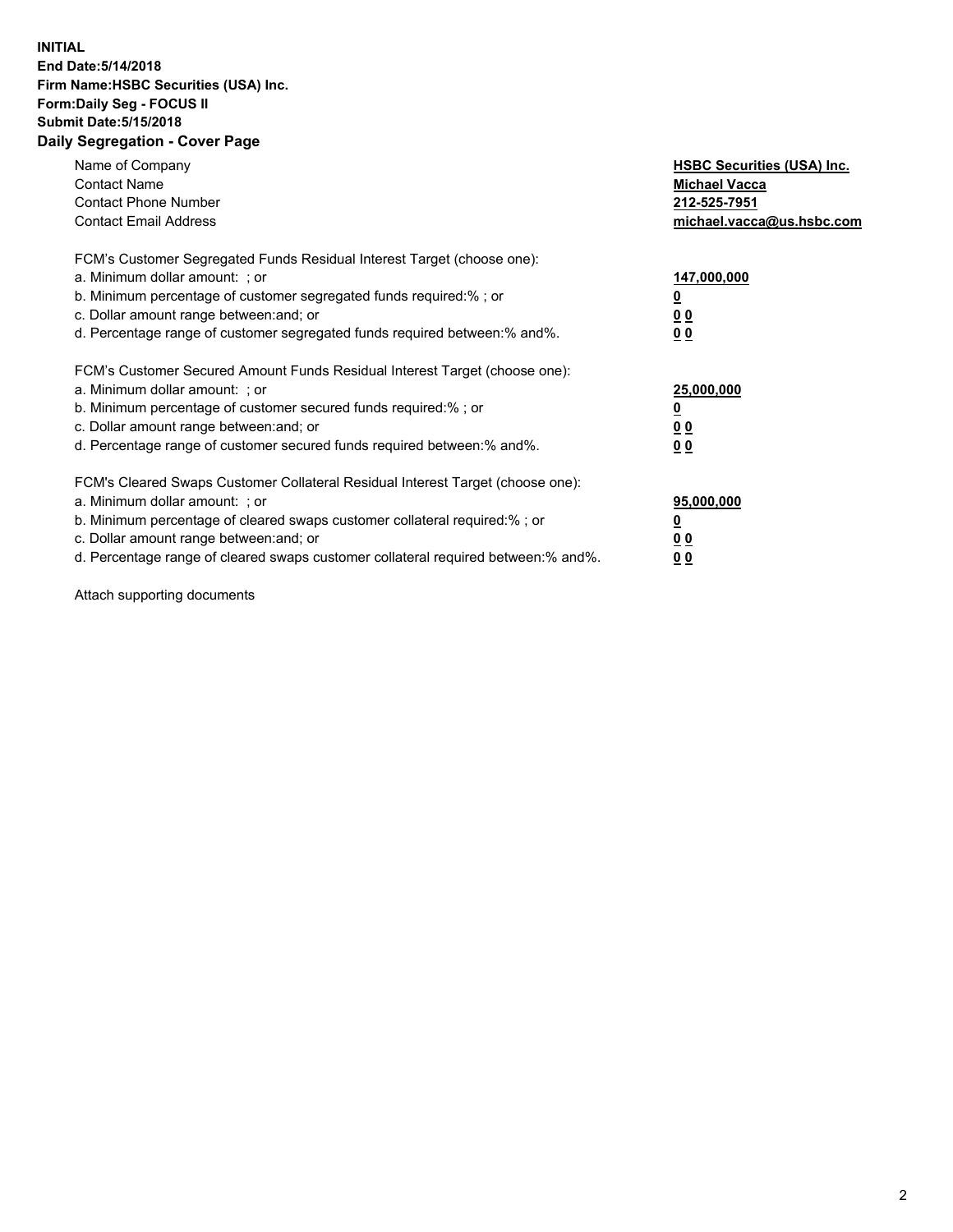**INITIAL End Date:5/14/2018 Firm Name:HSBC Securities (USA) Inc. Form:Daily Seg - FOCUS II Submit Date:5/15/2018 Daily Segregation - Secured Amounts**

Foreign Futures and Foreign Options Secured Amounts Amount required to be set aside pursuant to law, rule or regulation of a foreign government or a rule of a self-regulatory organization authorized thereunder **0** [7305] 1. Net ledger balance - Foreign Futures and Foreign Option Trading - All Customers A. Cash **109,939,822** [7315] B. Securities (at market) **92,566,334** [7317] 2. Net unrealized profit (loss) in open futures contracts traded on a foreign board of trade **-39,564,036** [7325] 3. Exchange traded options a. Market value of open option contracts purchased on a foreign board of trade **0** [7335] b. Market value of open contracts granted (sold) on a foreign board of trade **0** [7337] 4. Net equity (deficit) (add lines 1. 2. and 3.) **162,942,120** [7345] 5. Account liquidating to a deficit and account with a debit balances - gross amount **4,296,432** [7351] Less: amount offset by customer owned securities **-4,295,810** [7352] **622** [7354] 6. Amount required to be set aside as the secured amount - Net Liquidating Equity Method (add lines 4 and 5) **162,942,742** [7355] 7. Greater of amount required to be set aside pursuant to foreign jurisdiction (above) or line 6. **162,942,742** [7360] FUNDS DEPOSITED IN SEPARATE REGULATION 30.7 ACCOUNTS 1. Cash in banks A. Banks located in the United States **71,326,544** [7500] B. Other banks qualified under Regulation 30.7 **0** [7520] **71,326,544** [7530] 2. Securities A. In safekeeping with banks located in the United States **46,444,342** [7540] B. In safekeeping with other banks qualified under Regulation 30.7 **0** [7560] **46,444,342** [7570] 3. Equities with registered futures commission merchants A. Cash **0** [7580] B. Securities **0** [7590] C. Unrealized gain (loss) on open futures contracts **0** [7600] D. Value of long option contracts **0** [7610] E. Value of short option contracts **0** [7615] **0** [7620] 4. Amounts held by clearing organizations of foreign boards of trade A. Cash **0** [7640] B. Securities **0** [7650] C. Amount due to (from) clearing organization - daily variation **0** [7660] D. Value of long option contracts **0** [7670] E. Value of short option contracts **0** [7675] **0** [7680] 5. Amounts held by members of foreign boards of trade A. Cash **79,166,059** [7700] B. Securities **46,121,992** [7710] C. Unrealized gain (loss) on open futures contracts **-39,564,036** [7720] D. Value of long option contracts **0** [7730] E. Value of short option contracts **0** [7735] **85,724,015** [7740] 6. Amounts with other depositories designated by a foreign board of trade **0** [7760] 7. Segregated funds on hand **0** [7765] 8. Total funds in separate section 30.7 accounts **203,494,901** [7770] 9. Excess (deficiency) Set Aside for Secured Amount (subtract line 7 Secured Statement Page 1 from Line 8) **40,552,159** [7380] 10. Management Target Amount for Excess funds in separate section 30.7 accounts **25,000,000** [7780] 11. Excess (deficiency) funds in separate 30.7 accounts over (under) Management Target **15,552,159** [7785]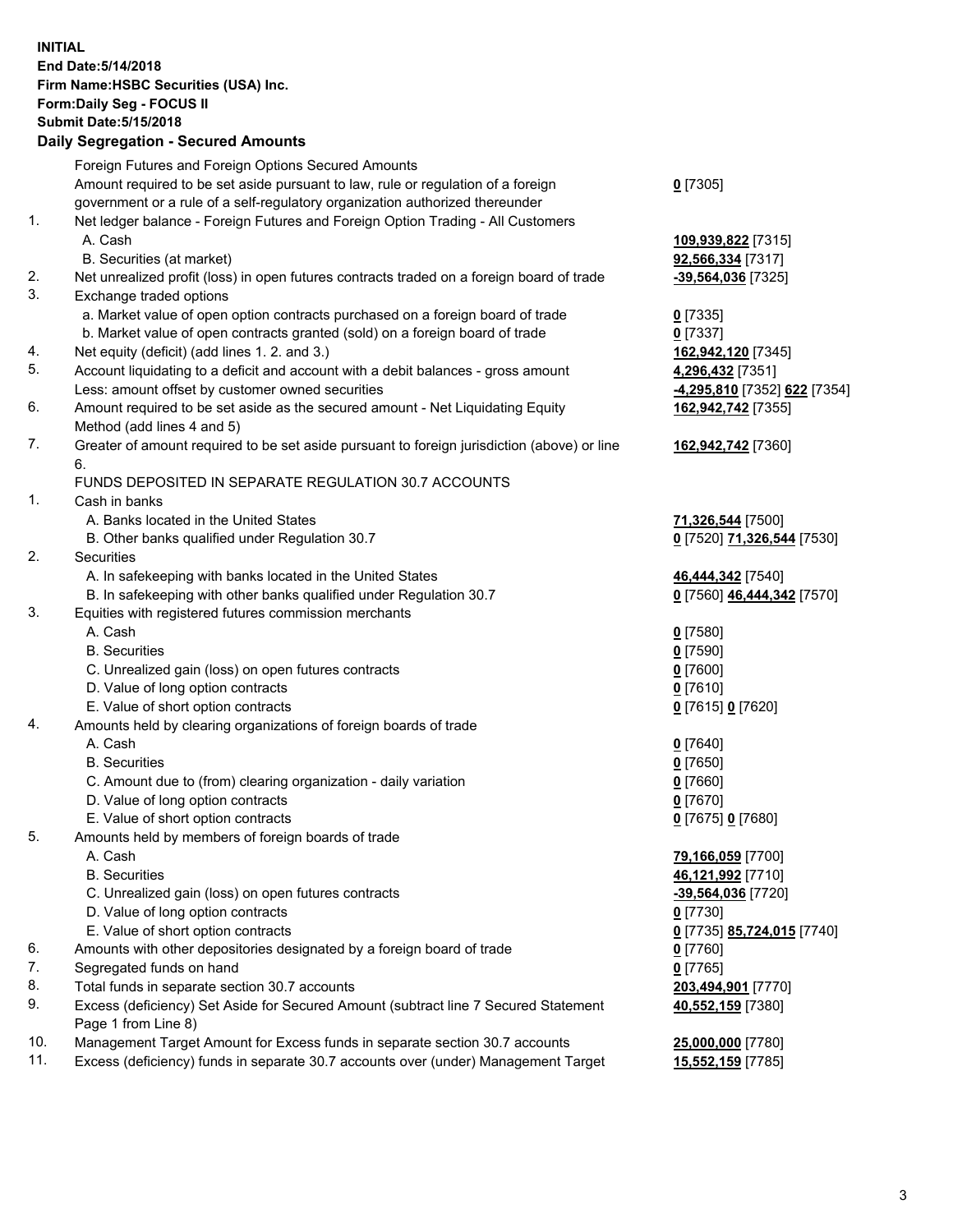**INITIAL End Date:5/14/2018 Firm Name:HSBC Securities (USA) Inc. Form:Daily Seg - FOCUS II Submit Date:5/15/2018 Daily Segregation - Segregation Statement** SEGREGATION REQUIREMENTS(Section 4d(2) of the CEAct) 1. Net ledger balance A. Cash **253,965,755** [7010] B. Securities (at market) **1,281,402,742** [7020] 2. Net unrealized profit (loss) in open futures contracts traded on a contract market **100,908,800** [7030] 3. Exchange traded options A. Add market value of open option contracts purchased on a contract market **227,656,380** [7032] B. Deduct market value of open option contracts granted (sold) on a contract market **-50,519,756** [7033] 4. Net equity (deficit) (add lines 1, 2 and 3) **1,813,413,921** [7040] 5. Accounts liquidating to a deficit and accounts with debit balances - gross amount **8,194,523** [7045] Less: amount offset by customer securities **-7,747,058** [7047] **447,465** [7050] 6. Amount required to be segregated (add lines 4 and 5) **1,813,861,386** [7060] FUNDS IN SEGREGATED ACCOUNTS 7. Deposited in segregated funds bank accounts A. Cash **26,711,157** [7070] B. Securities representing investments of customers' funds (at market) **0** [7080] C. Securities held for particular customers or option customers in lieu of cash (at market) **196,071,055** [7090] 8. Margins on deposit with derivatives clearing organizations of contract markets A. Cash **493,050,992** [7100] B. Securities representing investments of customers' funds (at market) **0** [7110] C. Securities held for particular customers or option customers in lieu of cash (at market) **1,037,687,287** [7120] 9. Net settlement from (to) derivatives clearing organizations of contract markets **-18,393,803** [7130] 10. Exchange traded options A. Value of open long option contracts **227,656,380** [7132] B. Value of open short option contracts **-50,519,756** [7133] 11. Net equities with other FCMs A. Net liquidating equity **12,611,701** [7140] B. Securities representing investments of customers' funds (at market) **0** [7160] C. Securities held for particular customers or option customers in lieu of cash (at market) **0** [7170] 12. Segregated funds on hand **47,644,400** [7150] 13. Total amount in segregation (add lines 7 through 12) **1,972,519,413** [7180] 14. Excess (deficiency) funds in segregation (subtract line 6 from line 13) **158,658,027** [7190] 15. Management Target Amount for Excess funds in segregation **147,000,000** [7194]

16. Excess (deficiency) funds in segregation over (under) Management Target Amount Excess

**11,658,027** [7198]